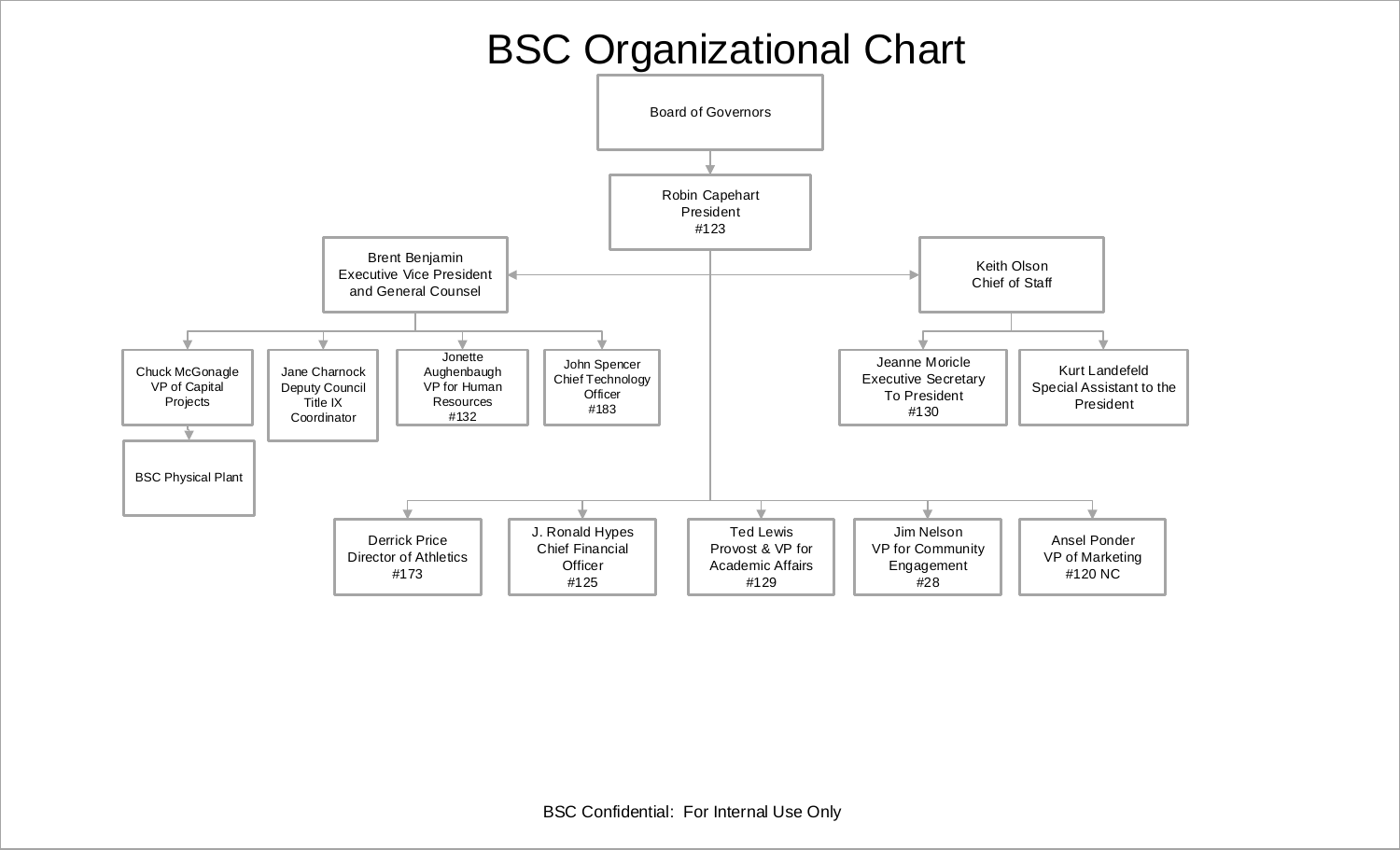# Financial & Administrative Affairs

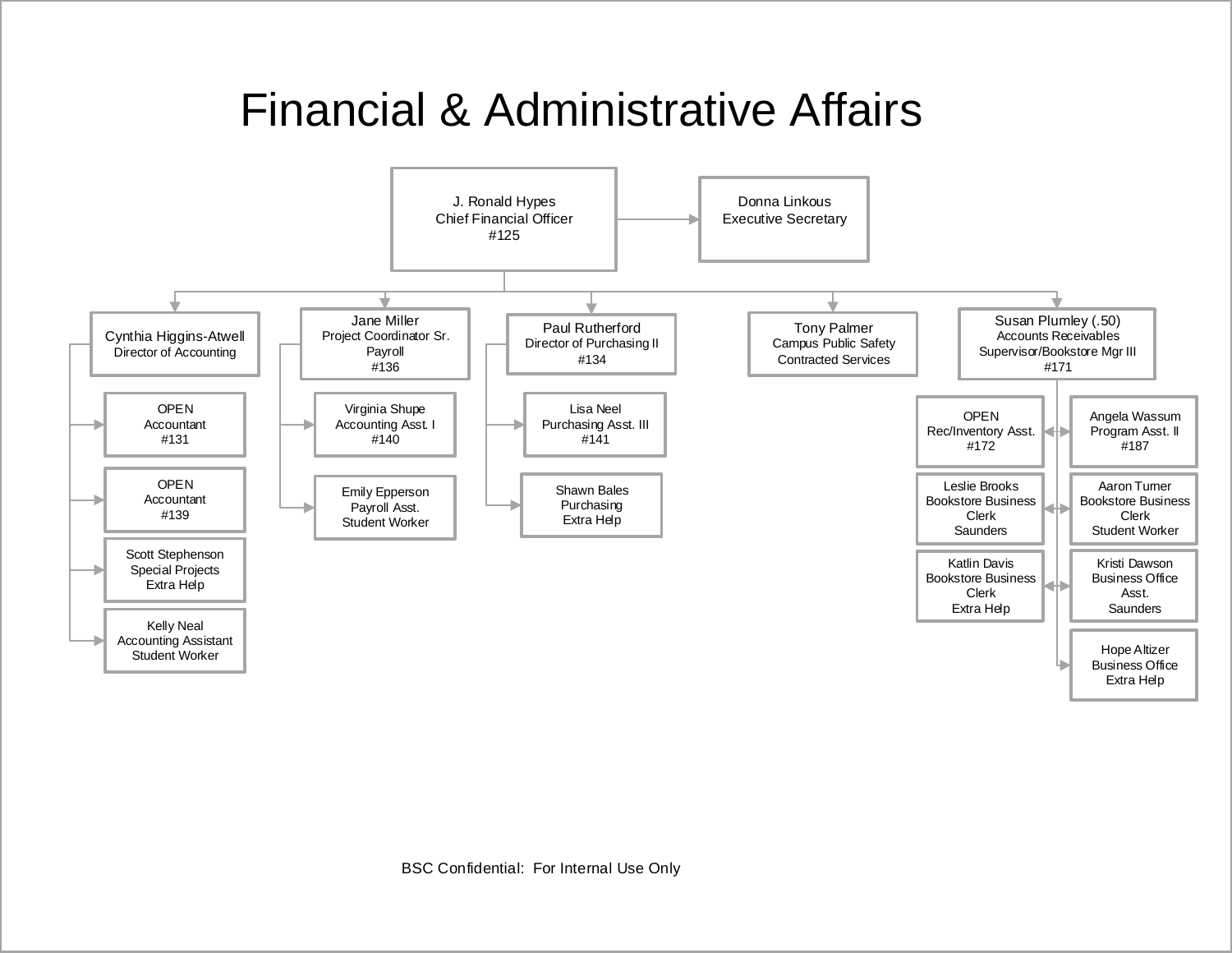## **Technology**

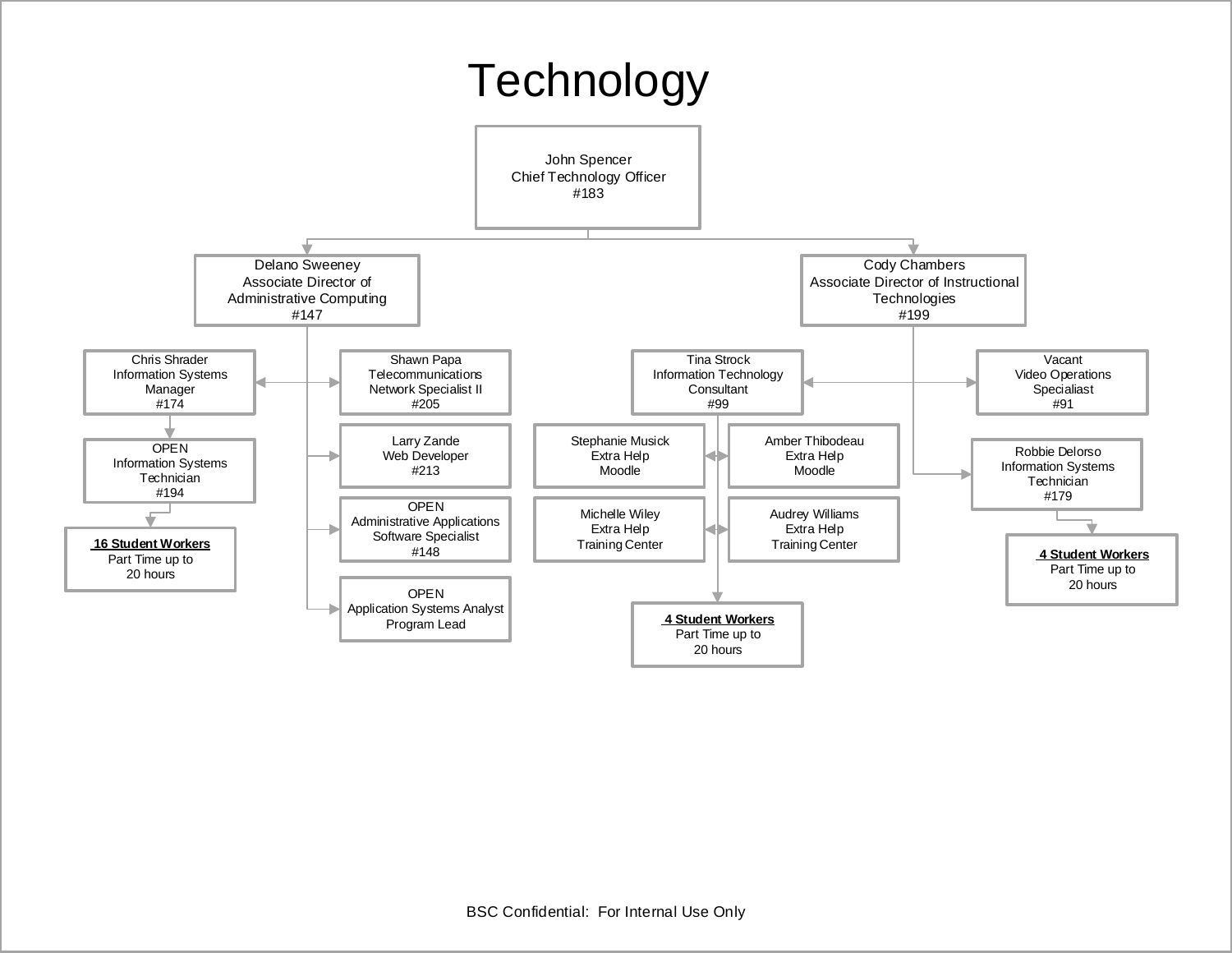# Athletics Department

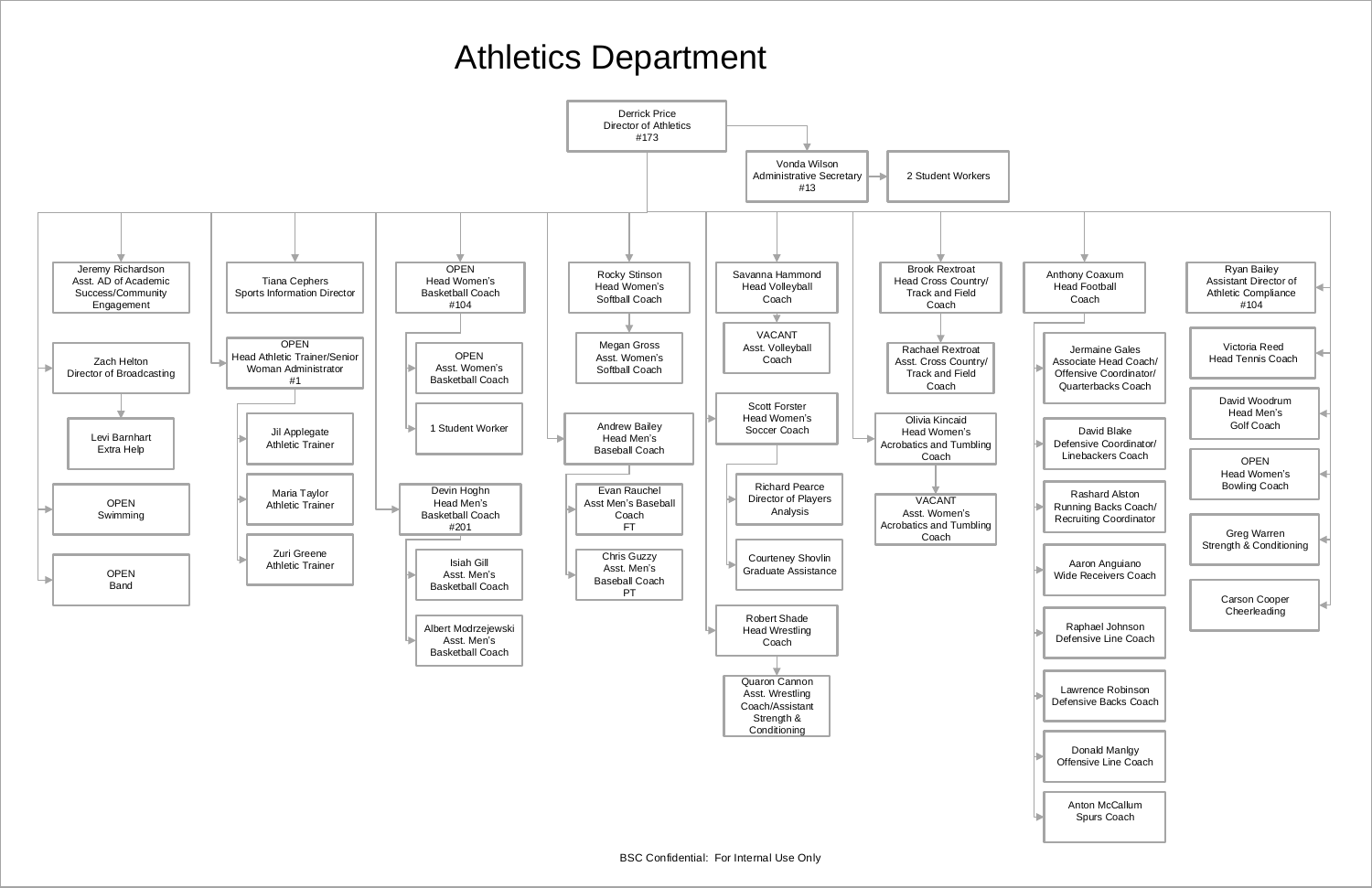# Human Resources

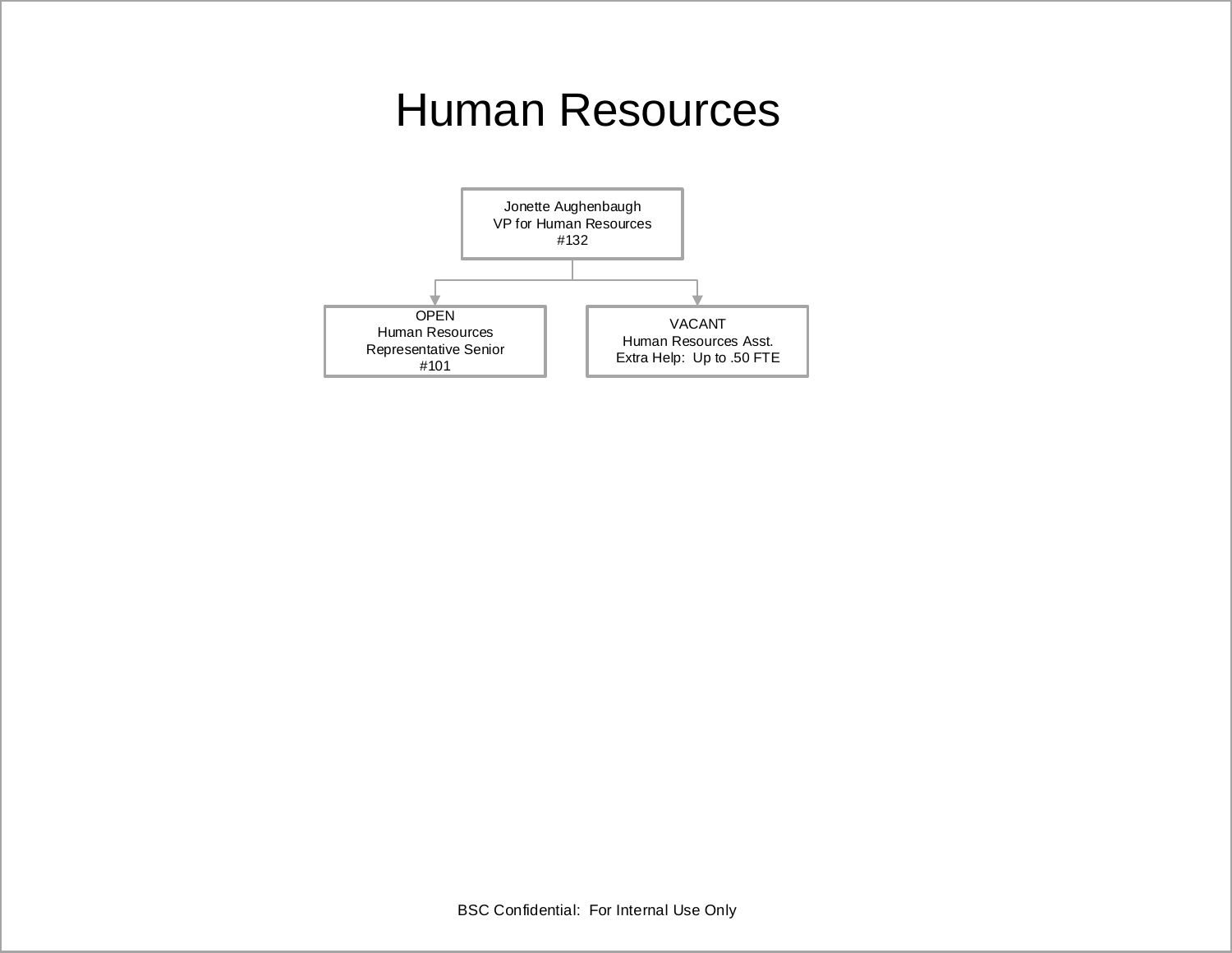#### PHYSICAL PLANT

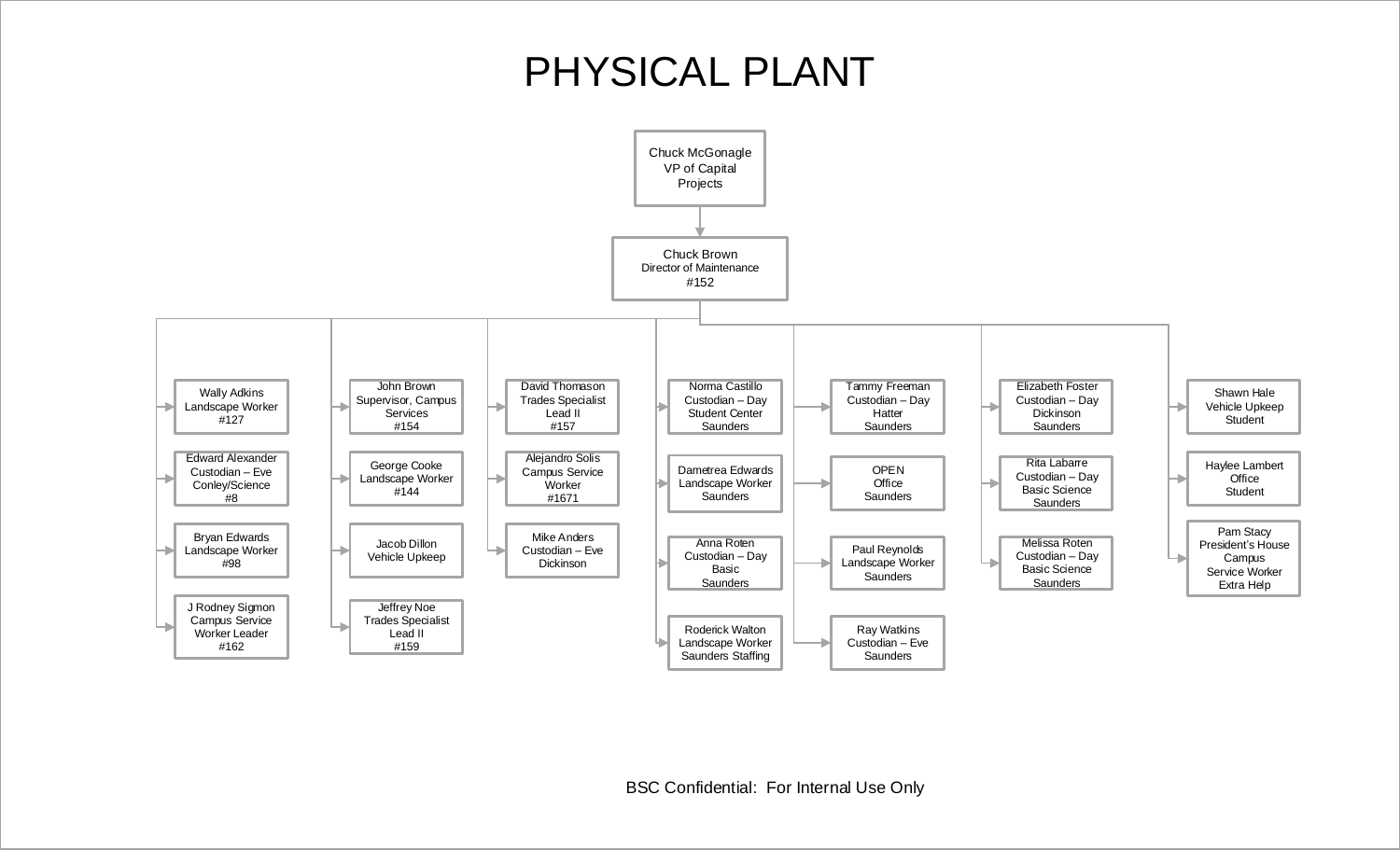

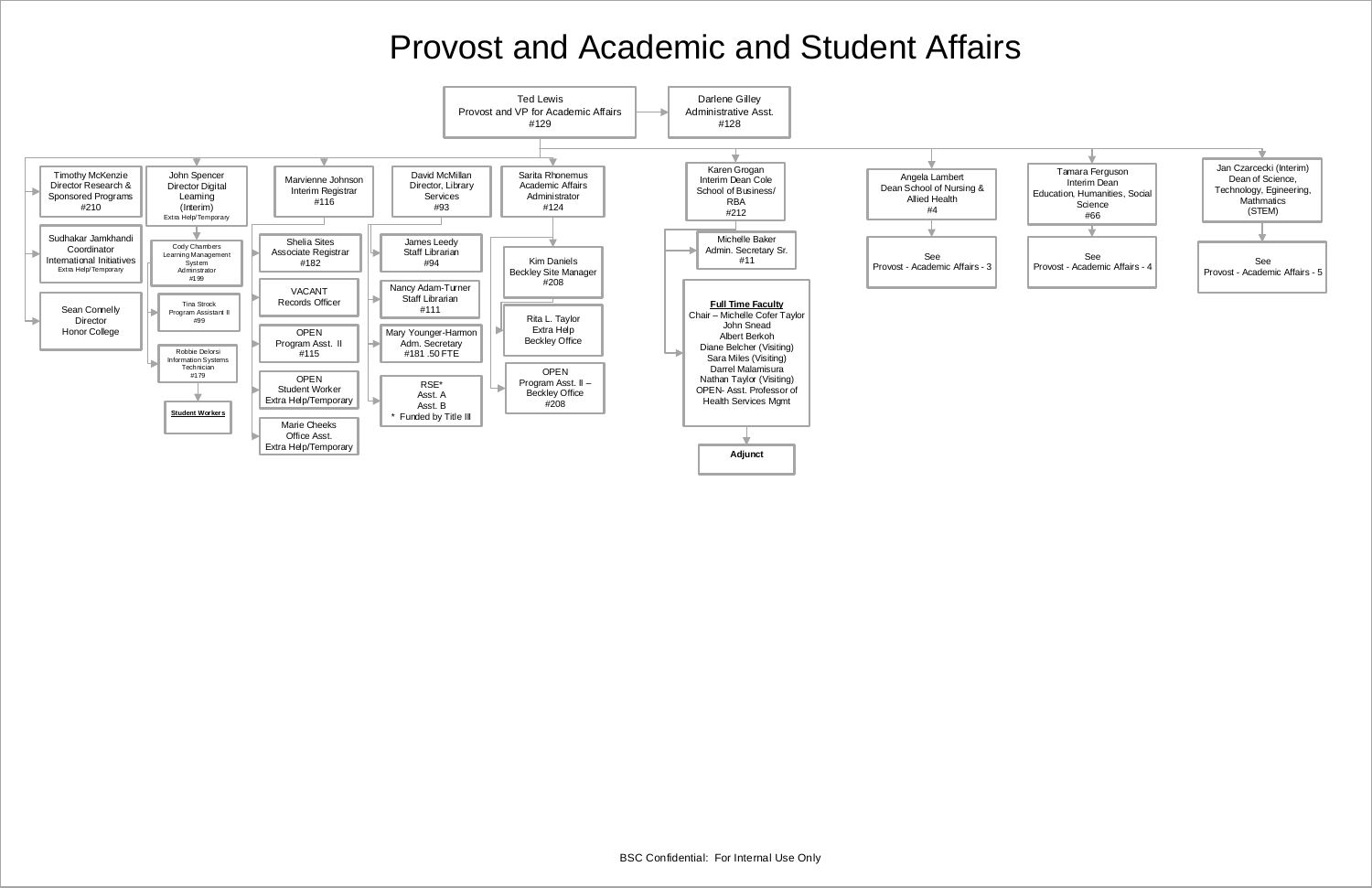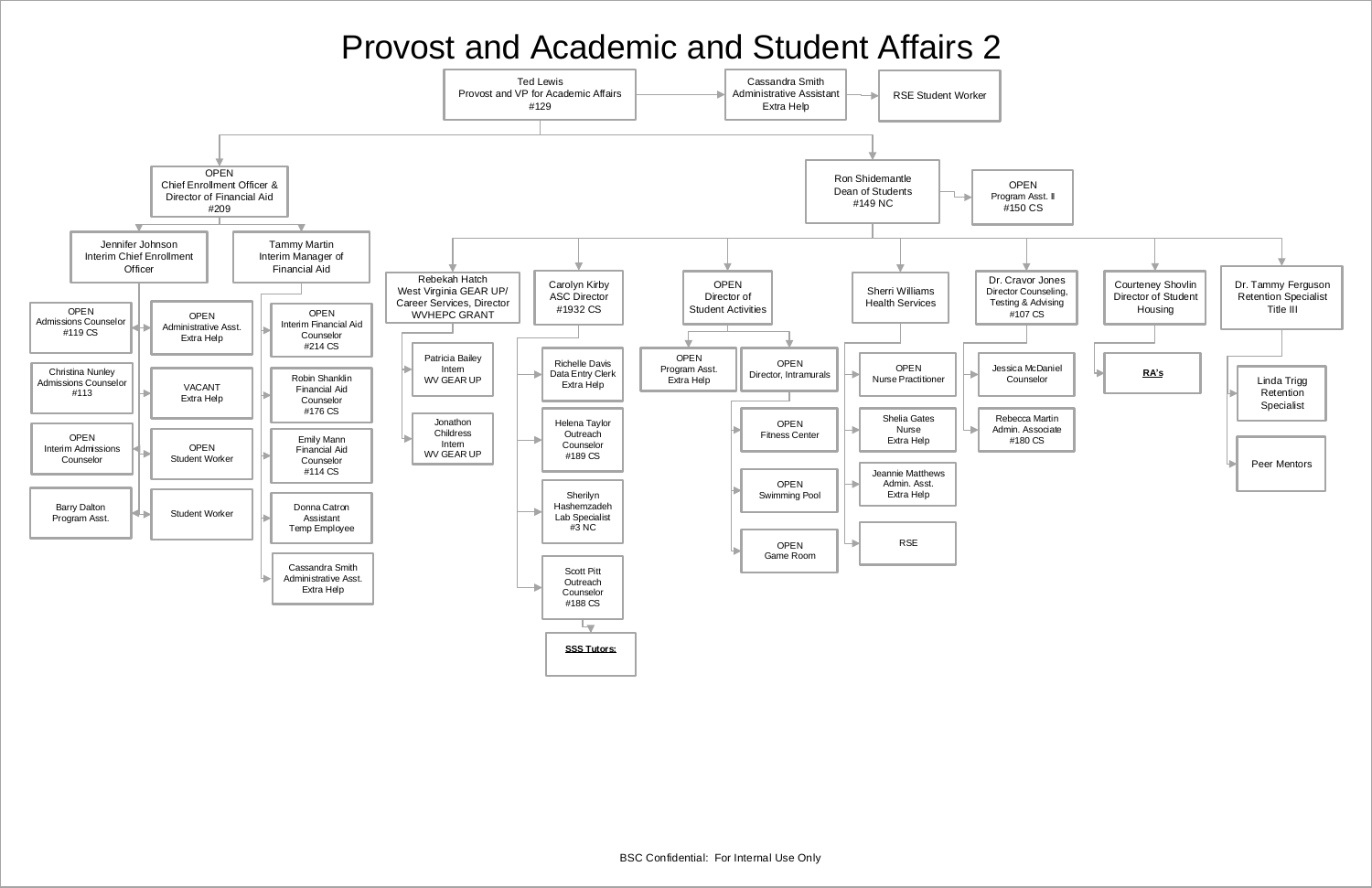

#### **ADJUNCTS FACULTY**

Sandra Wynn Director, Associate of Science Nursing & Accelerated LPN-RN #76 **Full Time Faculty** Billy Davis - #78 Sheila Gates - #83 Tina Nicholson - #197 Julie Orr - #22 Sherri Williams - #184 Deborah Tonelli - #84 Visiting Faculty Sally Sale - #86 Amy Lane Meghan Long Kathryn St. Clair Tiffanie Snyder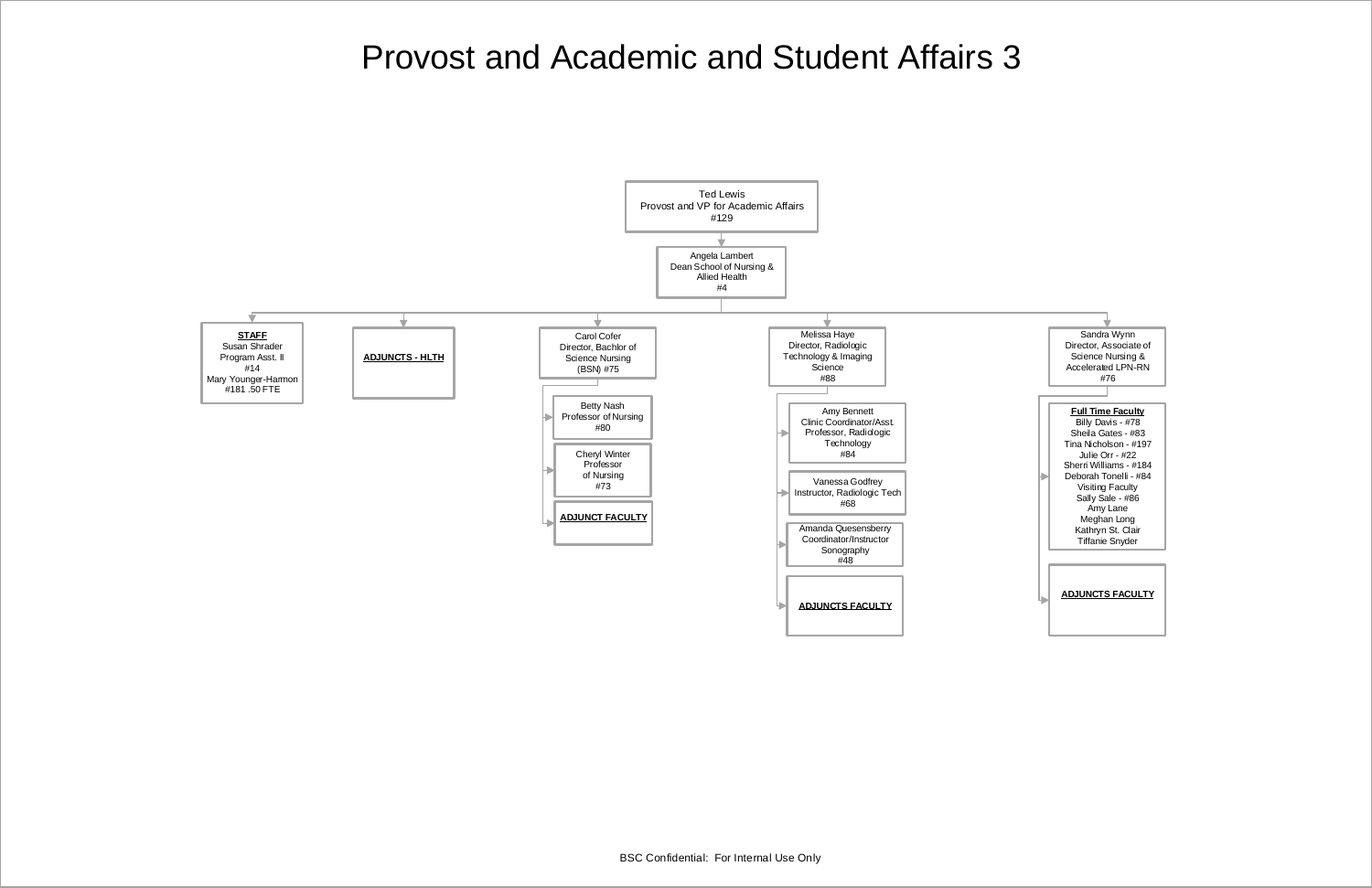